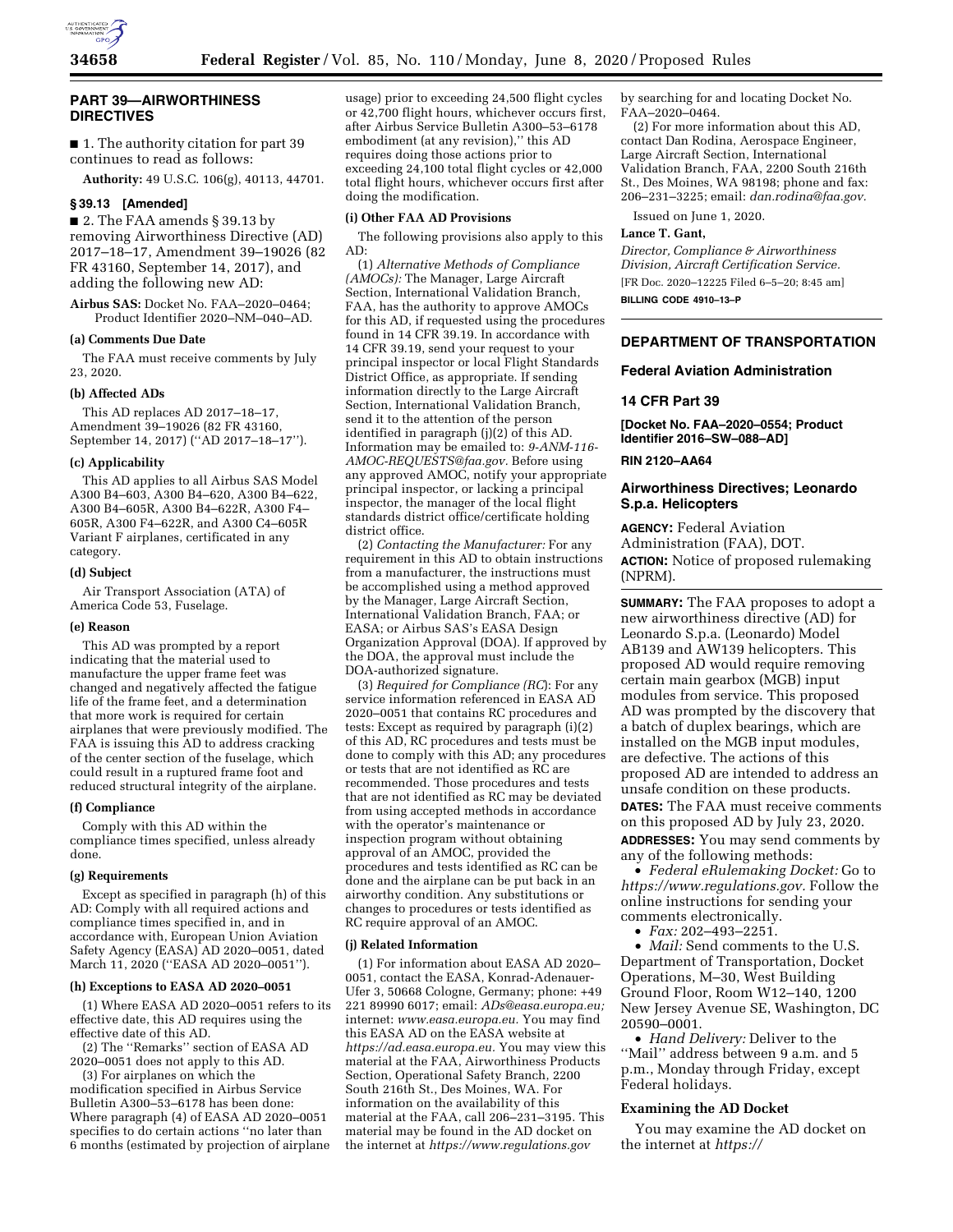*[www.regulations.gov](https://www.regulations.gov)* by searching for and locating Docket No. FAA–2020– 0554; or in person at the Docket Operations Office between 9 a.m. and 5 p.m., Monday through Friday, except Federal holidays. The AD docket contains this proposed AD, the European Aviation Safety Agency (now European Union Aviation Safety Agency) (EASA) AD, any comments received, and other information. The street address for Docket Operations is listed above. Comments will be available in the AD docket shortly after receipt.

For service information identified in this proposed rule, contact Leonardo S.p.a. Helicopters, Emanuele Bufano, Head of Airworthiness, Viale G.Agusta 520, 21017 C.Costa di Samarate (Va) Italy; telephone +39–0331–225074; fax +39–0331–229046; or at *[https://](https://www.leonardocompany.com/en/home) [www.leonardocompany.com/en/home.](https://www.leonardocompany.com/en/home)*  You may view the referenced service information at the FAA, Office of the Regional Counsel, Southwest Region, 10101 Hillwood Pkwy., Room 6N–321, Fort Worth, TX 76177.

**FOR FURTHER INFORMATION CONTACT:** Rao Edupuganti, Aviation Safety Engineer, Regulations and Policy Section, Rotorcraft Standards Branch, FAA, 10101 Hillwood Pkwy., Fort Worth, TX 76177; telephone 817–222–5110; email *[rao.edupuganti@faa.gov.](mailto:rao.edupuganti@faa.gov)* 

## **SUPPLEMENTARY INFORMATION:**

#### **Comments Invited**

The FAA invites you to participate in this rulemaking by submitting written comments, data, or views. The FAA also invites comments relating to the economic, environmental, energy, or federalism impacts that might result from adopting the proposals in this document. The most helpful comments reference a specific portion of the proposal, explain the reason for any recommended change, and include supporting data. To ensure the docket does not contain duplicate comments, commenters should send only one copy of written comments, or if comments are filed electronically, commenters should submit only one time.

The FAA will file in the docket all comments received, as well as a report summarizing each substantive public contact with FAA personnel concerning this proposed rulemaking. Before acting on this proposal, the FAA will consider all comments received on or before the closing date for comments. The FAA will consider comments filed after the comment period has closed if it is possible to do so without incurring expense or delay. The FAA may change

this proposal in light of the comments received.

#### **Discussion**

EASA, which is the Technical Agent for the Member States of the European Union, has issued EASA AD 2016– 0255R1, dated January 17, 2017 (EASA AD 2016–0255R1) to correct an unsafe condition for Leonardo (formerly Finmeccanica S.p.A., AgustaWestland Philadelphia Corporation, Agusta Aerospace Corporation) Model AB139 and AW139 helicopters with certain serial-numbered MGB input modules part-number (P/N) 3K6320A00135 or P/ N 3K6320A00136 installed. EASA advises that the supplier of a batch of duplex bearings installed on MGB input modules reported that the bearings were defective, due to a quality control issue. This condition, if not detected or corrected, could lead to damage of the input module duplex ball bearing inner race, possibly resulting in loss of engine power and reduced control of the helicopter. Accordingly, EASA AD 2016–0255R1 requires removing the affected MGB input modules from service.

## **FAA's Determination**

These helicopters have been approved by EASA and are approved for operation in the United States. Pursuant to the FAA's bilateral agreement with the European Union, EASA has notified the FAA about the unsafe condition described in its AD. The FAA is proposing this AD after evaluating all known relevant information and determining that an unsafe condition is likely to exist or develop on other helicopters of the same type designs.

## **Related Service Information**

The FAA reviewed Leonardo Helicopters Bollettino Tecnico No. 139– 303, dated September 20, 2016, which specifies replacing certain duplex bearings on MGB left-hand and righthand input modules on Model AB139 and AW139 helicopters.

#### **Proposed AD Requirements**

This proposed AD would require compliance with certain procedures described in the manufacturer's service bulletin. For helicopters with one affected MGB input module installed, this proposed AD would require the affected MGB input module to be removed from service within 1200 hours time-in-service (TIS). For helicopters with two affected MGB input modules installed, this proposed AD would require both affected MGB input modules to be removed from service within 300 hours TIS.

#### **Differences Between This Proposed AD and the EASA AD**

The EASA AD requires returning affected parts and sending information to Leonardo; however, this proposed AD would not.

#### **Costs of Compliance**

The FAA estimates that this proposed AD would affect 71 helicopters of U.S. Registry. The FAA estimates that operators may incur the following costs in order to comply with this AD. Labor costs are estimated at \$85 per workhour.

Replacing one input module would require about 60 work-hours for an estimated cost of \$5,100 and parts would cost about \$84,847 for an estimated cost of \$89,947 per helicopter.

Replacing two input modules would require about 100 work-hours for an estimated cost of \$8,500 and parts would cost about \$169,694 for an estimated cost of \$178,194 per helicopter.

## **Authority for This Rulemaking**

Title 49 of the United States Code specifies the FAA's authority to issue rules on aviation safety. Subtitle I, section 106, describes the authority of the FAA Administrator. Subtitle VII: Aviation Programs, describes in more detail the scope of the Agency's authority.

The FAA is issuing this rulemaking under the authority described in Subtitle VII, Part A, Subpart III, Section 44701: General requirements. Under that section, Congress charges the FAA with promoting safe flight of civil aircraft in air commerce by prescribing regulations for practices, methods, and procedures the Administrator finds necessary for safety in air commerce. This regulation is within the scope of that authority because it addresses an unsafe condition that is likely to exist or develop on products identified in this rulemaking action.

## **Regulatory Findings**

The FAA determined that this proposed AD would not have federalism implications under Executive Order 13132. This proposed AD would not have a substantial direct effect on the States, on the relationship between the national Government and the States, or on the distribution of power and responsibilities among the various levels of government.

For the reasons discussed, I certify this proposed regulation:

1. Is not a ''significant regulatory action'' under Executive Order 12866,

2. Will not affect intrastate aviation in Alaska, and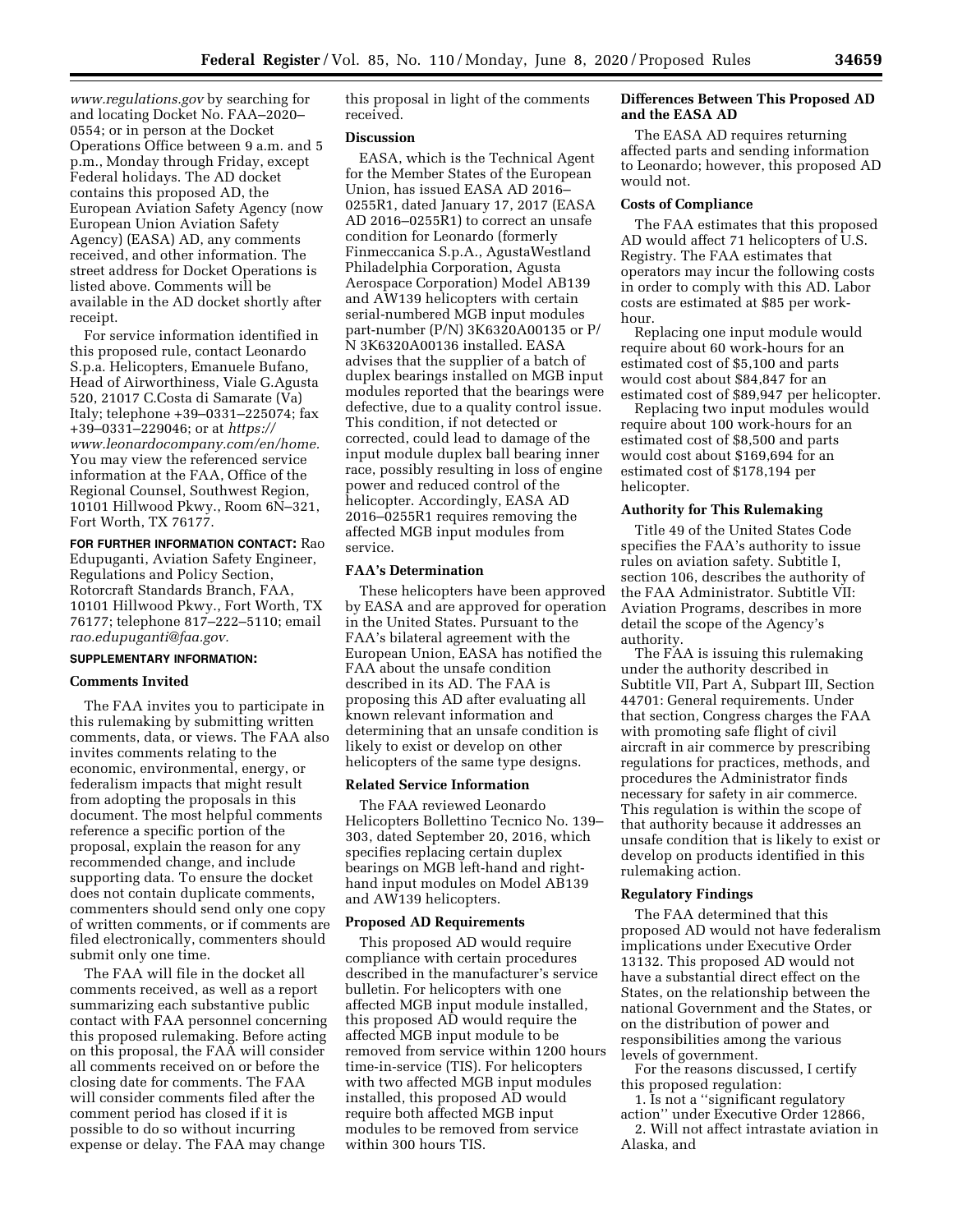3. Will not have a significant economic impact, positive or negative, on a substantial number of small entities under the criteria of the Regulatory Flexibility Act.

## **List of Subjects in 14 CFR Part 39**

Air transportation, Aircraft, Aviation safety, Incorporation by reference, Safety.

#### **The Proposed Amendment**

Accordingly, under the authority delegated to me by the Administrator, the FAA proposes to amend 14 CFR part 39 as follows:

## **PART 39—AIRWORTHINESS DIRECTIVES**

■ 1. The authority citation for part 39 continues to read as follows:

**Authority:** 49 U.S.C. 106(g), 40113, 44701.

#### **§ 39.13 [Amended]**

■ 2. The FAA amends § 39.13 by adding the following new airworthiness directive (AD):

**Leonardo S.p.a.:** Docket No. FAA–2020– 0554; Product Identifier 2016–SW–088– AD.

## **(a) Applicability**

This AD applies to Leonardo S.p.a. Model AB139 and AW139 helicopters, certified in any category, with main gearbox (MGB) input module part number (P/N) 3K6320A00135 with serial number (S/N) KHI–200 or P/N 3K6320A00136 with an S/N listed in Table 1 to this paragraph installed.

| P/N 3K6320A00136 MGB Input Modules (S/N) |                        |                        |                |                        |           |
|------------------------------------------|------------------------|------------------------|----------------|------------------------|-----------|
| KHI-395                                  | KHI-E82                | KHI-E87                | KHI-E88        | KHI-E89                | KHI-E90   |
| KHI-E91                                  | KHI-E92                | KHI-E94                | KHI-E98        | KHI-F01                | KHI-F04   |
| $KHI-F07$                                | $KHI$ -F <sub>11</sub> | $KHI$ -F <sub>13</sub> | $KHI-F15$      | $KHI$ -F <sub>16</sub> | $KHI-F22$ |
| $KHI-F23$                                | $KHI-F26$              | $KHI-F27$              | $KHI-F29$      | $KHI-F31$              | KHI-F34   |
| KHI-F35                                  | <b>KHI-F39</b>         | $KHI$ -F40             | <b>KHI-F45</b> | <b>KHI-F46</b>         | KHI-F51   |
| $KHI-F53$                                | <b>KHI-F55</b>         | KHI-F58                | KHI-F59        | KHI-F60                | KHI-F63   |
| KHI-F74                                  | <b>KHI-F75</b>         | KHI-F87                | KHI-F92        | KHI-F93                | KHI-F96   |
| $KHI-G09$                                | $KHI-G10$              | $KHI-G15$              | $KHI-G18$      | $KHI-G19$              | $KHI-G21$ |
| $KHI-G25$                                | KHI-G26                | KHI-G31                | KHI-G32        | KHI-G35                | KHI-G38   |
| KHI-G39                                  | $KHI-G41$              | $KHI-G44$              | KHI-G56        | KHI-G58                | KHI-G60   |
| $KHI-G62$                                | $KHI-G63$              | $KHI-G65$              | KHI-G68        | $KHI-G70$              | $KHI-G71$ |
| $KHI-G72$                                | $KHI-G76$              | KHI-G77                | KHI-G79        | KHI-G81                |           |

# Table 1 to paragraph (a)

## **(b) Unsafe Condition**

This AD defines the unsafe condition as defective duplex bearings on MGB input modules, due to a quality control issue. This condition could result in damage including corrosion and cracking, which could result in excessive heat of the input module duplex ball bearing inner race and subsequent loss of engine power and loss of helicopter control.

#### **(c) Comments Due Date**

The FAA must receive comments by July 23, 2020.

#### **(d) Compliance**

You are responsible for performing each action required by this AD within the

specified compliance time unless it has already been accomplished prior to that time.

#### **(e) Required Actions**

(1) If the P/N and S/N of both MGB input modules are listed in paragraph (a) of this AD, within 300 hours time-in-service (TIS), remove from service each MGB input module.

(2) If the P/N and S/N of only one MGB input module are listed in paragraph (a) of this AD, within 1,200 hours TIS, remove from service that MGB input module.

(3) After the effective date of this AD, do not install an MGB input module with a P/ N and S/N listed in paragraph (a) of this AD on any helicopter.

#### **(f) Alternative Methods of Compliance (AMOCs)**

(1) The Manager, Safety Management Section, Rotorcraft Standards Branch, FAA, may approve AMOCs for this AD. Send your proposal to: Rao Edupuganti, Aviation Safety Engineer, Regulations and Policy Section, Rotorcraft Standards Branch, FAA, 10101 Hillwood Pkwy., Fort Worth, TX 76177; telephone 817–222–5110; email *[9-ASW-FTW-](mailto:9-ASW-FTW-AMOC-Requests@faa.gov)[AMOC-Requests@faa.gov.](mailto:9-ASW-FTW-AMOC-Requests@faa.gov)* 

(2) For operations conducted under a 14 CFR part 119 operating certificate or under 14 CFR part 91, subpart K, the FAA suggests that you notify your principal inspector, or lacking a principal inspector, the manager of the local flight standards district office or certificate holding district office before